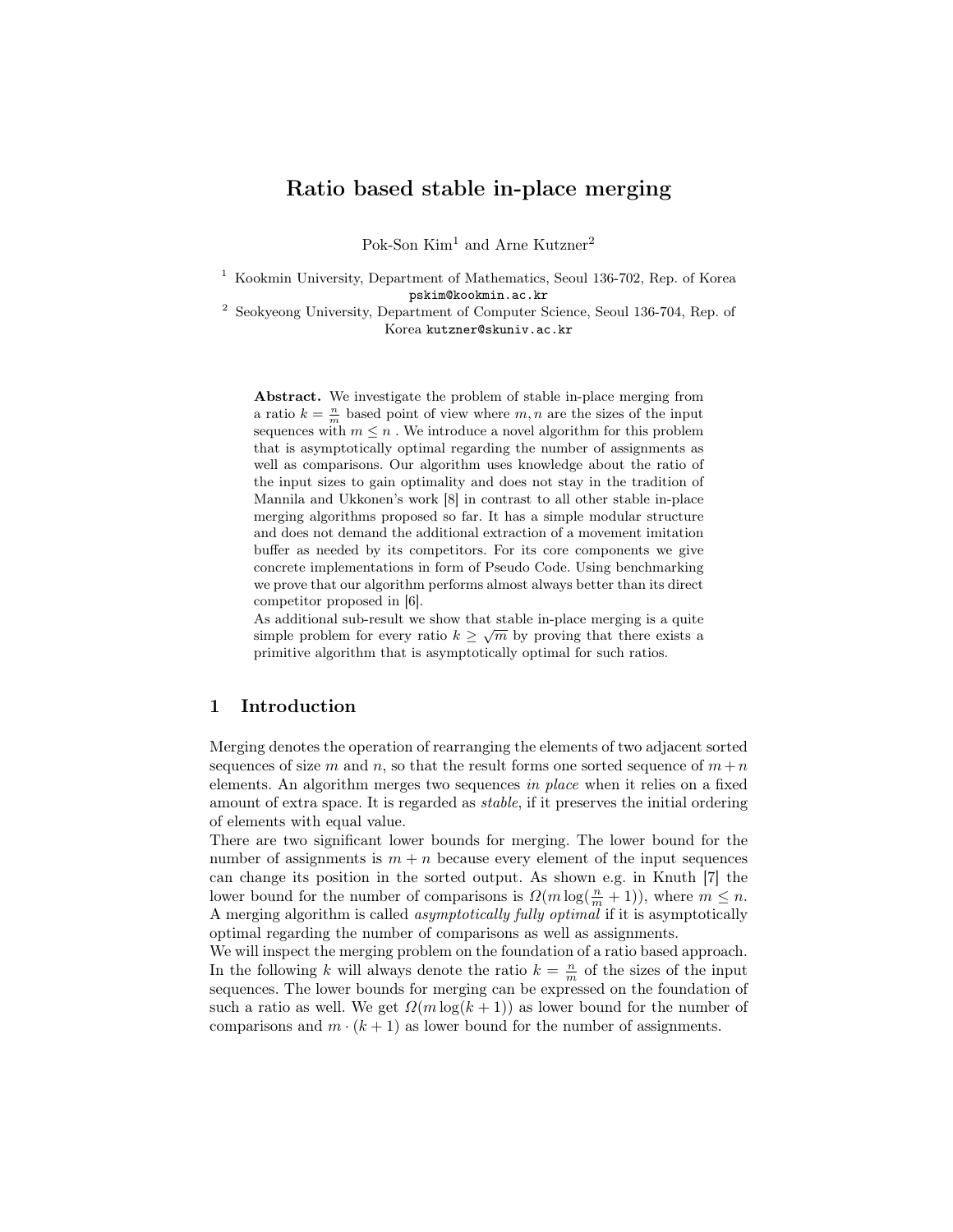In the first part of this paper we will show that there is a simple asymptotically fully optimal stable in-place merging algorithm for every ratio  $k \geq \sqrt{m}$ . Afterward we will introduce a novel stable in-place merging algorithm that is asymptotically fully optimal for any ratio  $k$ . The new algorithm has a modular structure and does not rely on the techniques described by Mannila and Ukkonen [8] in contrast to all other works ([10,4,2,6]) known to us. Instead it exploits knowledge about the ratio of the input sizes to achieve optimality. In its core our algorithm consists of two separated operations named "Block rearrangement" and "Local merges". The separation allowed the omitting of the extraction of an additional movement imitation buffer as e.g. necessary in [6]. For core parts of the new algorithm we will give an implementation in Pseudo-Code. Some benchmarks will show that it performs better than its competitor proposed in [6] for a wide range of inputs.

A first conceptual description of a stable asymptotically fully optimal inplace merging algorithm can be found in the work of Symvonis [10]. Further work was done by Geffert et al. [4] and Chen [2] where Chen presented a simplified variant of Geffert et al's algorithm. All three publications delivered neither an implementation in Pseudo-Code nor benchmarks. Recently Kim and Kutzner [6] published a further algorithm together with benchmarks. These benchmarks proved that stable asymptotically fully optimal in-place merging algorithms are competitive and don't have to be viewed as theoretical models merely.

| Algorithm             | Arguments                 | Comparisons                           | Assignments                  |  |
|-----------------------|---------------------------|---------------------------------------|------------------------------|--|
| Hwang and Lin         | u, v with $ u  \leq  v $  | $m(t+1) + n/2^t$                      |                              |  |
|                       | let                       | where                                 |                              |  |
|                       | $m =  u , n =  v $        | $t =  \log(n/m) $                     |                              |  |
| $(1)$ - ext. buffer   |                           |                                       | $2m + n$                     |  |
| $(2)$ - m rotat.      |                           |                                       | $n+m^2+m$                    |  |
| <b>Block Swapping</b> | u, v with $ u = v $       |                                       | 3 u                          |  |
| <b>Block Rotation</b> | u, v                      |                                       | $ u  +  v  + \gcd( u ,  v )$ |  |
|                       |                           |                                       | $\leq 2( u + v )$            |  |
| Binary Search         | $u, x$ (searched element) | $ \log u $ + 1                        |                              |  |
| Minimum Search        | $\boldsymbol{u}$          | $ u -1$                               |                              |  |
| Insertion Sort        | u, let $m =  u $          | $\frac{\overline{m(m-1)}}{2} + (m-1)$ | $\frac{m(m+1)}{m-1}$         |  |

# 2 A simple asymptotically optimal algorithm for  $k \geq \sqrt{m}$

Table 1. Complexity of the Toolbox-Algorithms

We now introduce some notations that will be used throughout the paper. Let u and v be two ascending sorted sequences. We define  $u \leq v$   $(u \leq v)$  iff  $x \leq y$  ( $x < y$ ) for all elements  $x \in u$  and for all elements  $y \in v$ . |u| denotes the size of the sequence u. Unless stated otherwise, m and  $n (m \leq n)$  are the sizes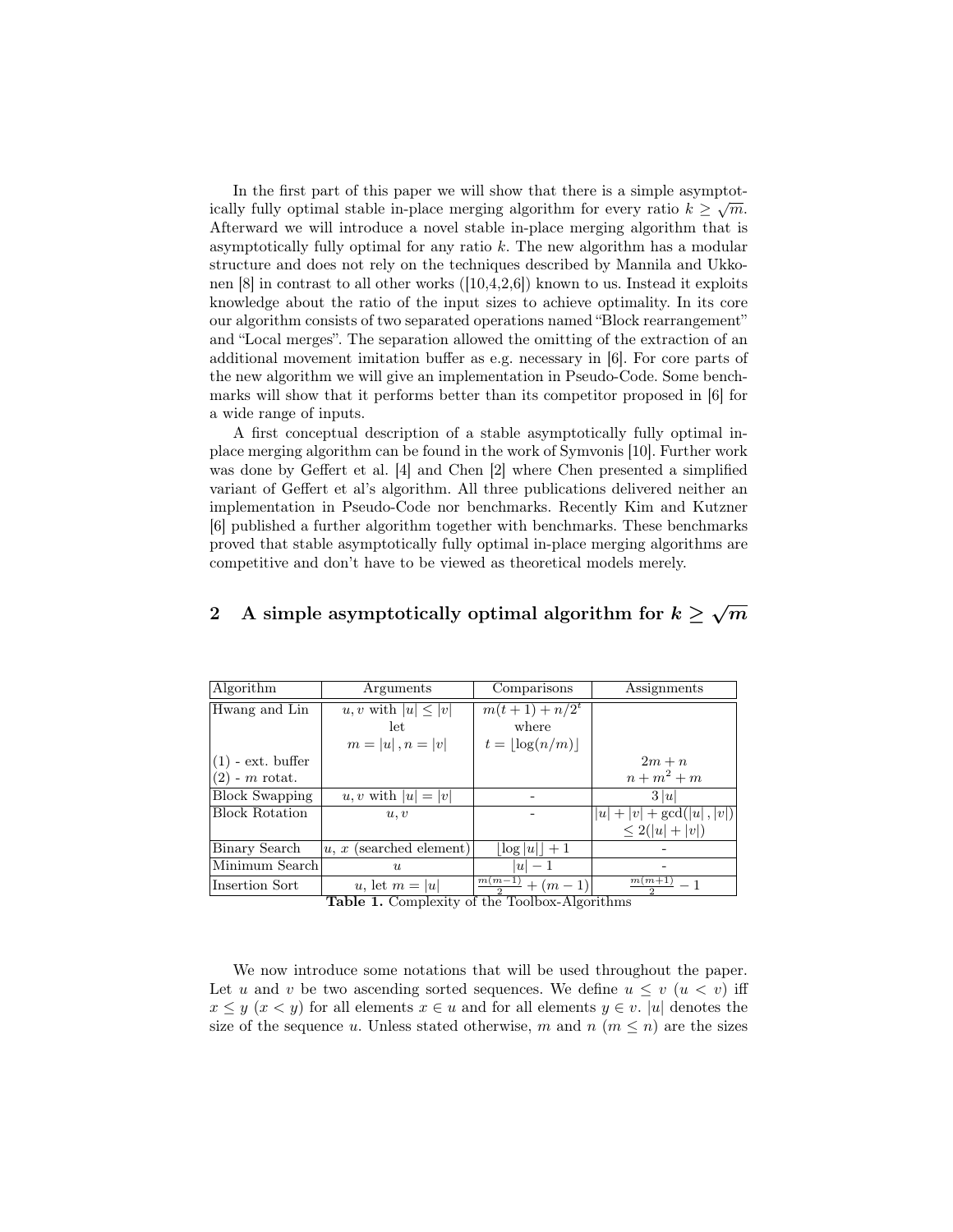of two input sequences u and v respectively.  $\delta$  always denotes some block-size with  $\delta \leq m$ .

Tab. 1 contains the complexity regarding comparisons and assignments for six elementary algorithms that we will use throughout this paper. Brief descriptions of these algorithms except for "Minimum Search" can be found in [6]. In the case of "Minimum Search" we assume that  $u$  is unsorted, therefore a linear search is necessary.

First we will now show that there is a simple stable merging algorithm called BLOCK-ROTATION-MERGE that is asymptotically fully optimal for any ratio  $k \geq \sqrt{m}$ . Afterward we will prove that there is a relation between the number of different elements in the shorter input sequence  $u$  and the number of assignments performed by the rotation based variant of Hwang and Lin's algorithm [5].

Algorithm 1: BLOCK-ROTATION-MERGE  $(u, v, \delta)$ 

- 1. We split the sequence u into blocks  $u_1u_2 \ldots u_{\lceil \frac{m}{\delta} \rceil}$  so that all sections  $u_2$  to  $u_{\lceil \frac{m}{\delta}\rceil}$  are of equal size  $\delta$  and  $u_1$  is of size m **mod**  $\delta$ . Let  $x_i$  be the last element of  $u_i$   $(i = 1, \dots, \lceil \frac{m}{\delta} \rceil)$ . Using binary searches we compute a splitting of v into sections  $v_1v_2 \ldots v_{\left\lceil \frac{m}{\delta} \right\rceil}$  so that  $v_i < x_i \le v_{i+1}$   $(i = 1, \dots, \left\lceil \frac{m}{\delta} \right\rceil - 1)$ .
- 2.  $u_1u_2 \ldots u_{\left\lceil \frac{m}{\delta} \right\rceil} v_1v_2 \ldots v_{\left\lceil \frac{m}{\delta} \right\rceil}$  is reorganized to

 $u_1v_1u_2v_2\ldots u_{\left\lceil \frac{m}{\delta}\right\rceil}v_{\left\lceil \frac{m}{\delta}\right\rceil}$  using  $\left\lceil \frac{m}{\delta}\right\rceil-1$  many rotations.

3. We locally merge all pairs  $u_i v_i$  using  $\left\lceil \frac{m}{\delta} \right\rceil$  calls of the rotation based variant of Hwang and Lin's algorithm ([5]).

The steps 2 and 3 are interlaced as follows: After creating a new pair  $u_i v_i$  (i =  $1, \dots, \lceil \frac{m}{\delta} \rceil$ ) as part of the second step we immediately locally merge this pair as described in step 3.

**Lemma 1.** BLOCK-ROTATION-MERGE performs  $\frac{m^2}{2 \cdot \delta} + 2n + 6m + m \cdot \delta$  many assignments at most if we use the optimal algorithm from Dudzinski and Dydek [3] for all block-rotations.

*Proof.* For the first rotation from  $u_1u_2\cdots u_{\lceil \frac{m}{\delta}\rceil}v_1$  to  $u_1v_1u_2\cdots u_{\lceil \frac{m}{\delta}\rceil}$  the algorithm performs  $|u_2| + \cdots + |u_{\lceil \frac{m}{\delta} \rceil}| + |v_1| + \gcd(|u_2| + \cdots + |u_{\lceil \frac{m}{\delta} \rceil}|, |v_1|)$  assignments. The second rotation from  $u_2u_3\cdots u_{\left\lceil\frac{m}{\delta}\right\rceil}v_2$  to  $u_2v_2u_3\cdots u_{\left\lceil\frac{m}{\delta}\right\rceil}$  requires  $|u_3|+\cdots+|u_{\left\lceil\frac{m}{\delta}\right\rceil}|+|v_2|+\gcd(|u_3|+\cdots+|u_{\left\lceil\frac{m}{\delta}\right\rceil}|,\,|v_2|)$  assignments, and so on. For the last rotation from  $u_{\left\lceil \frac{m}{\delta} \right\rceil - 1} u_{\left\lceil \frac{m}{\delta} \right\rceil} v_{\left\lceil \frac{m}{\delta} \right\rceil - 1} v_{\left\lceil \frac{m}{\delta} \right\rceil}$  to  $u_{\left\lceil \frac{m}{\delta} \right\rceil - 1} v_{\left\lceil \frac{m}{\delta} \right\rceil - 1} u_{\left\lceil \frac{m}{\delta} \right\rceil} v_{\left\lceil \frac{m}{\delta} \right\rceil}$ the algorithm requires  $|u_{\lceil \frac{m}{\delta} \rceil}| + |v_{\lceil \frac{m}{\delta} \rceil-1}| + \gcd(|u_{\lceil \frac{m}{\delta} \rceil}|, |v_{\lceil \frac{m}{\delta} \rceil-1}|)$  assignments. Additionally  $\frac{m}{\delta}(3\delta + 3\delta + \delta^2) = 6m + m \cdot \delta$  assignments are required for the local merges. Altogether the algorithm performs  $\delta \cdot ((\frac{m}{\delta} - 1) + (\frac{m}{\delta} - 2) + \cdots + 1) +$  $n + n + 6m + m \cdot \delta = \frac{m^2}{2 \cdot \delta} - \frac{m}{2} + 2 \cdot n + 6m + m \cdot \delta \leq \frac{m^2}{2 \cdot \delta} + 2 \cdot n + 6m + m \cdot \delta$ assignments at most.

Lemma 2. BLOCK-ROTATION-MERGE is asymptotically optimal regarding the number of comparisons.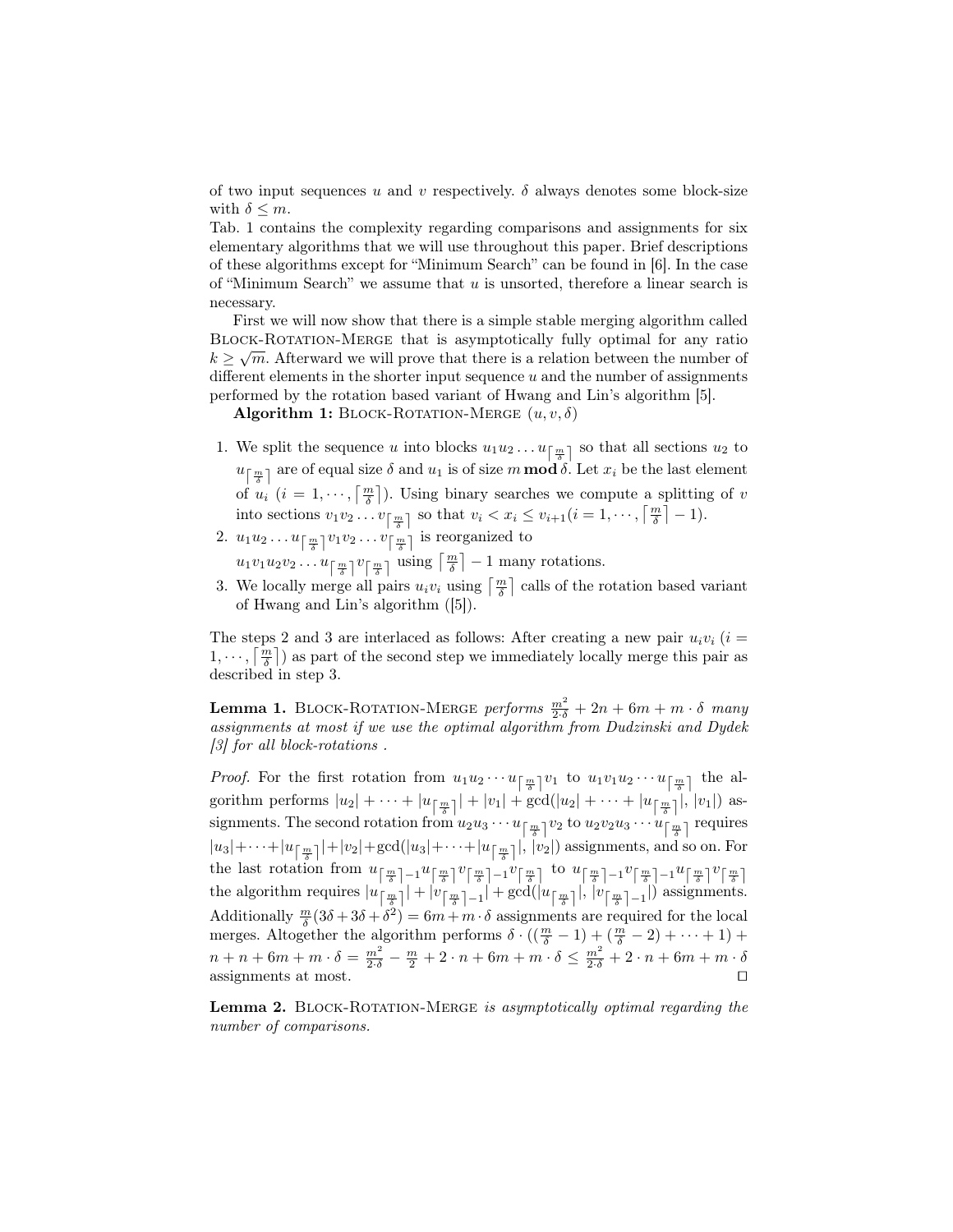**Corollary 1.** If we assume a block-size of  $\lfloor \sqrt{m} \rfloor$  then BLOCK-ROTATION-MERGE is asymptotically fully optimal for all  $k \geq \sqrt{m}$ .

So, for  $k \geq \sqrt{m}$  there is a quite primitive asymptotically fully optimal stable in-place merging algorithm. In the context of complexity deliberations in the next section we will rely on the following Lemma.

**Lemma 3.** Let  $\lambda$  be the number of different elements in u. Then the number of assignments performed by the rotation based variant of Hwang and Lin's algorithm is  $O(\lambda \cdot m + n) = O((\lambda + k) \cdot m)$ .

*Proof.* Let  $u = u_1 u_2 ... u_{\lambda}$ , where every  $u_i (i = 1, ..., \lambda)$  is a maximally sized section of equal elements. We split v into sections  $v_1v_2 \ldots v_\lambda v_{\lambda+1}$  so that we get  $v_i < u_i \le v_{i+1}$   $(i = 1, \dots, \lambda)$ . (Some  $v_i$  can be empty.) We assume that Hwang and Lin's algorithm already merged a couple of section and comes to the first elements of the section  $u_i(i = 1, \dots, \lambda)$ . The algorithm now computes the section  $v_i$  and moves it in front of  $u_i$  using one rotation of the form  $\cdots u_i \dots u_{\lambda} v_i \cdots$  to  $\cdots v_i u_i \ldots u_\lambda \cdots$  This requires  $|u_i| + \cdots + |u_\lambda| + |v_i| + \gcd(|u_i| + \cdots + |u_\lambda|, |v_i|) \le$  $2(m+|v_i|)$  many assignments. Afterward the algorithm continues with the second element in  $u_i$ . Obviously there is nothing to move at this stage because all elements in  $u_i$  are equal and the smaller elements from v were already moved in the step before. Because we have only  $\lambda$  different sections we proved our  $\Box$ conjecture.  $\Box$ 

Corollary 2. Hwang and Lin's algorithm is fully asymptotically optimal if we have either  $k \geq m$  or  $k \geq \lambda$  where  $\lambda$  is the number of different elements in the shorter input sequence  $u$ .

# 3 Novel asymptotically optimal stable in-place merging algorithm

We will now propose a novel stable in-place merging algorithm called STABLE-Optimal-Block-Merge that is fully asymptotically optimal for any ratio. Notable properties of our algorithm are: It does not rely on the block management techniques described in Mannila and Ukonnen's work [8] in contrast to all other such algorithms proposed so far. It degenerates to the simple BLOCK-ROTATION-MERGE algorithm for roughly  $k \geq \sqrt{m}/2$ . The internal buffer for local merges and the movement imitation buffer share a common buffer area. The two operations "block rearrangement" and "local merges" stay separated and communicate using a common block distribution storage. There is no lower bound regarding the size of the shorter input sequence.

Algorithm 2: STABLE-OPTIMAL-BLOCK-MERGE

# Step 1: Block distribution storage assignment

Let  $\delta = \lfloor \sqrt{m} \rfloor$  be our block-size. We split the input sequence u into  $u = s_1 t s_2 u'$ so that  $s_1$  and  $s_2$  are two sequences of size  $\lfloor m/\delta \rfloor + \lfloor n/\delta \rfloor$  and t is a sequence of maximal size with elements equal to the last element of  $s_1$ . We assume that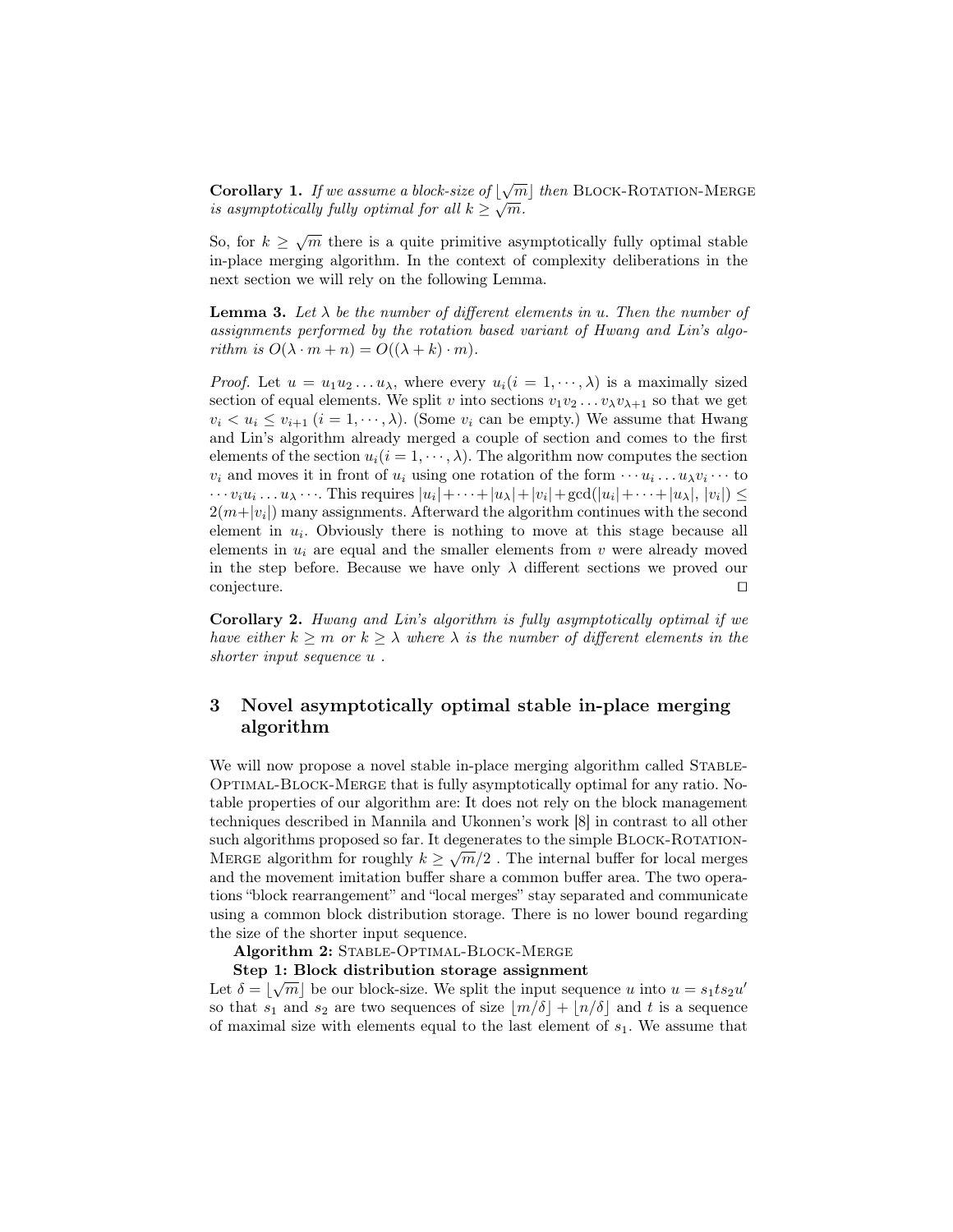there are enough elements to get a nonempty  $u'$  and call  $s_1$  together with  $s_2$  our block distribution storage (in the following shortened to bd-storage).

Step 2: Buffer extraction



(all elements in this area are distinct) block distribution storage

Fig. 1. Segmentation after the buffer extraction

In front of the remaining sequence  $u'$  we extract an ascending sorted buffer  $b$  of size  $\delta$  so that all pairs of elements inside b are distinct. Simple techniques how to do so are proposed e.g. in [9] or [6]. Once more we assume that there are enough elements to do so. Now let  $w$  be the remaining right part of  $u'$  after the buffer extraction.

The segmentation of our input sequences after the buffer extraction is shown in Fig. 1.

#### Step 3: Block rearrangement



Fig. 2. Graphical remarks to the block rearrangement process

We logically split the sequence wv into blocks of equal size  $\delta$  as shown in Fig. 2 (a). The two blocks  $w_1$  and  $v_{\lfloor \frac{n}{\delta} \rfloor+1}$  are undersized and can even be empty. In the following we call every block originating from  $w$  a  $w$ -block and every block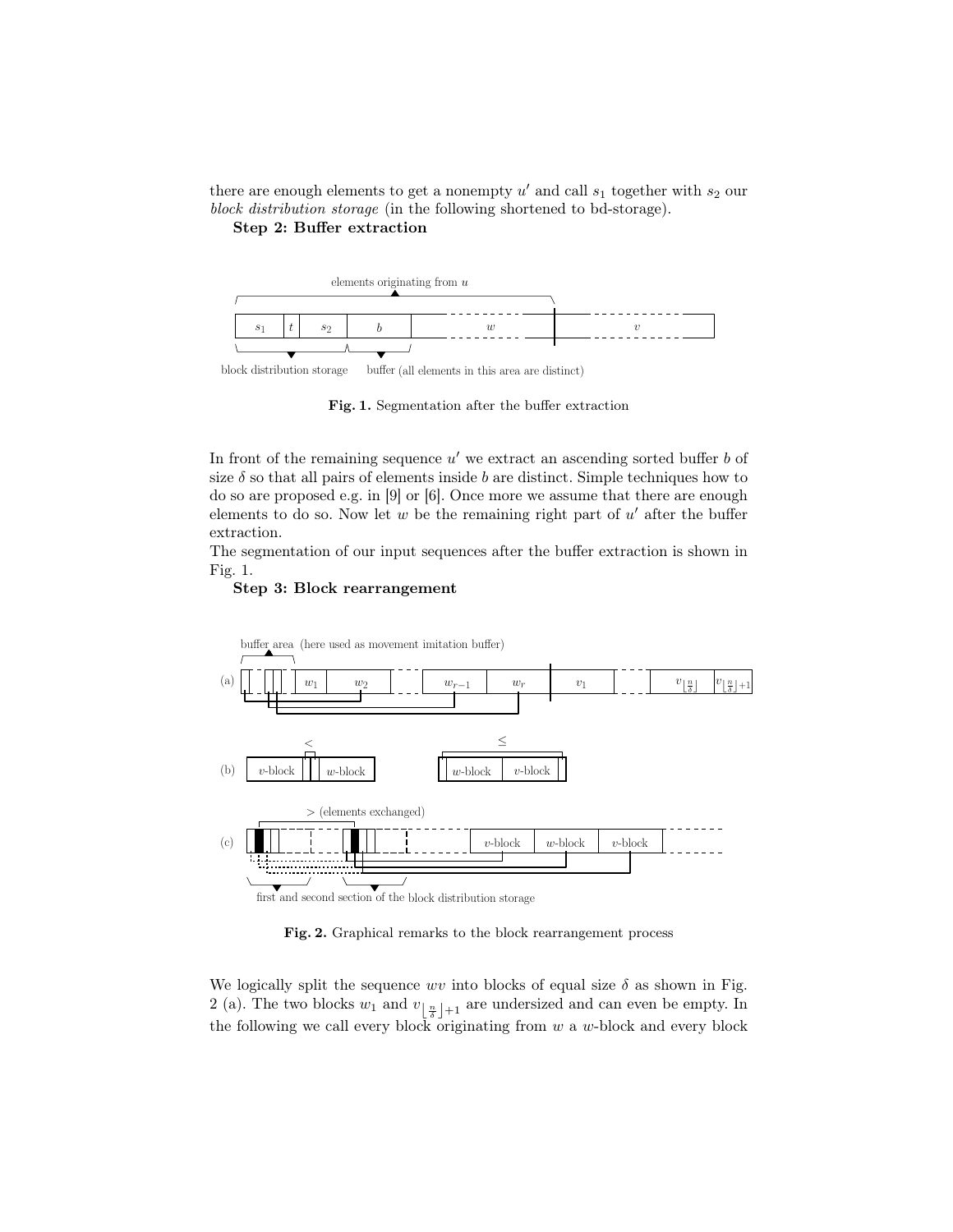originating from v a v-block. The minimal w-block of a sequence of w-blocks is always the w-block with the lowest order (smallest elements) regarding the original order of these blocks.

We rearrange all blocks except of the two undersized blocks  $w_1$  and  $v_{\lfloor \frac{n}{\delta} \rfloor + 1}$ , so that the following 3 properties hold:

(1) If a v-block is followed by a w-block, then the the last element of the v-block must be smaller than the first element of the  $w$  block (Fig. 2(b)).

(2) If a w-block is followed by a v-block, then the first element of the w-block must be smaller or equal to the last element of the v-block (Fig.  $2(b)$ ).

(3) The relative order of the v-blocks as well as w-blocks stays unchanged.

This rearrangement can be easily realized by "rolling" the w-blocks through the v-blocks and "drop" minimal w-blocks so that the above properties are fulfilled. During this rolling the w-blocks stay together as group but they can be moved out of order. So, due to the need for stability, we have to track their positions. For this reason we mirror all block replacements in the buffer area using a technique called movement imitation (The technique of movement imitation is described e.g. in [10] and [6]). Every time when a minimal w-block was dropped we can find the position of the next minimal block using this buffer area.

Later we will have to find the positions of  $w$ -blocks in the block-sequence created as output of the rearrangement process. For this purpose we store the positions of w-blocks in the block distribution storage as follows:

The block distribution storage consist of two sections of size  $\frac{m}{\delta} + \frac{n}{\delta}$  and the  $i$ -th element of the first section together with the  $i$ -th element of the second section belong to the i-th block in the result of the rearrangement process. Please note that, due to the technique used for constructing the bd-storage, such pairs of elements are always different with the first one smaller than the second one. If the  $i$ -th block originates from  $w$  we exchange the corresponding elements in the bd-storage otherwise we leave them untouched. Fig. 2(c) shows this graphically.

#### Step 4: Local merges

We visit every w-block and proceed as follows:

Let p be the w-block to be merged and let q be the sequence of all v-originating elements immediately to the right of  $p$  that are still unmerged. Further let  $x$  be the first element of p.

(1) Using a binary search we split q into  $q = q_1 q_2$  so that we get  $q_1 < x \leq q_2$ . It holds  $|q_1| < \delta$  due to the block rearrangement applied before. (2) We rotate  $pq_1q_2$  to  $q_1pq_2$ . (3) We locally merge p and  $q_2$  by Hwang and Lin's algorithm, where we use the buffer area as internal buffer.

This visiting process starts with the rightmost  $w$ -block and moves sequentially w-block by w-block to the left. The positions of the w-blocks are detected using the information hold in the bd-storage. Every time when we locate the position of a w-block in the bd-storage we bring the corresponding bd-storage elements back to their original order. So, after finishing all local merges both sections of the bd-storage are restored to their original form.

#### Step 5: Final sweeping up

On the left there is a still unmerged sub-sequence  $s_1ts_2bw_1v'$  where v' is the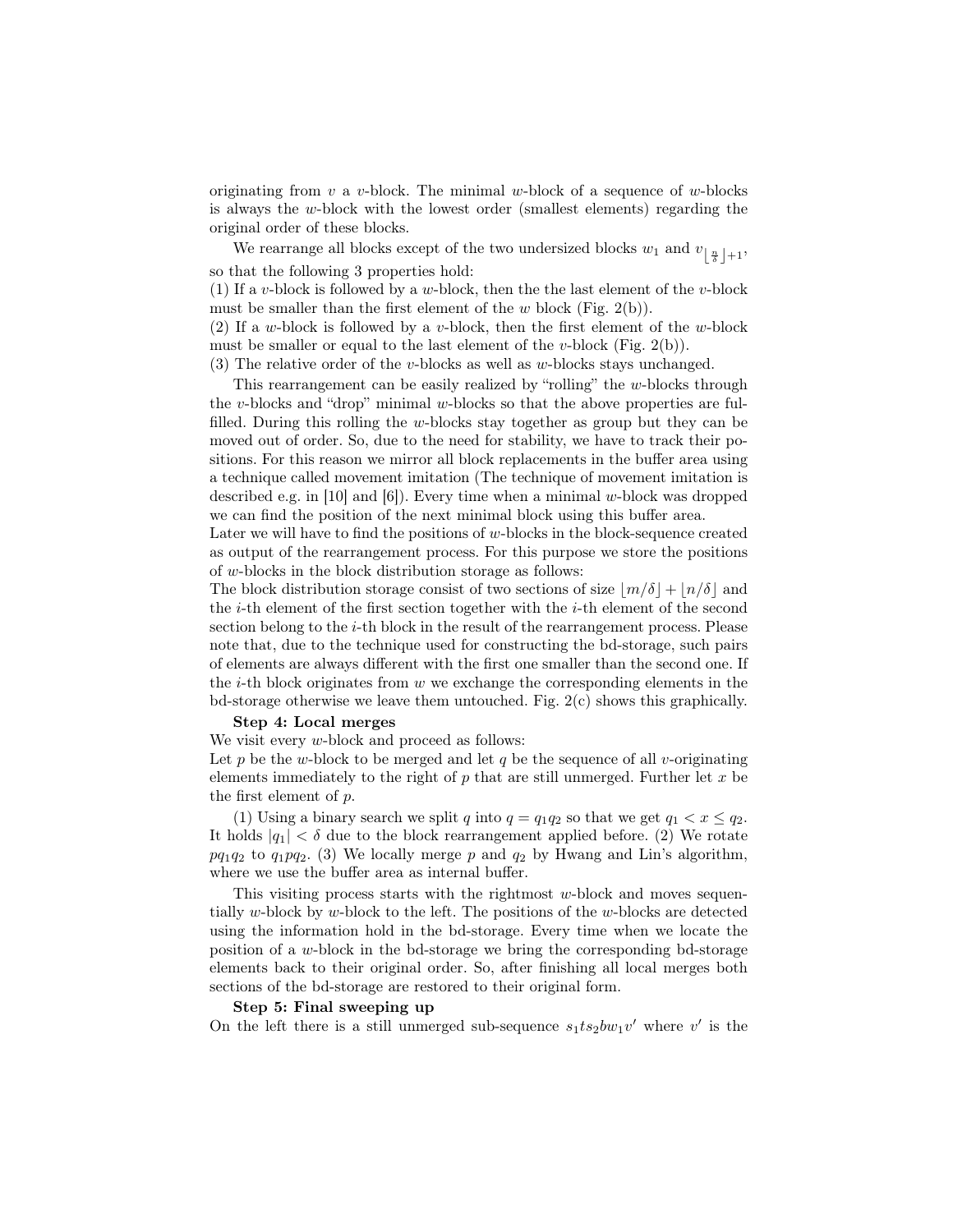subsection of v that consists of the remaining unmerged elements. We proceed as follows: (1) We split  $v'$  into  $v' = v'_1 v'_2$  so that  $v'_1 < x \le v'_2$  where x is the last element of  $s_2$ . Afterward we rotate  $bw_1v'_1v'_2$  to  $v'_1bw_1v'_2$  and locally merge  $w_1$  and  $v_2'$  using Hwang and Lin's algorithm with the internal buffer. (2) In the same way we split  $v'_1$  into  $v' = v'_{1,1}v'_{1,2}$  so that we get  $v'_{1,1} < y \le v'_{1,2}$  where y is the last element of  $s_1$ . We rotate  $s_1ts_2v_{1,1}v_{1,2}$  to  $s_1v_{1,1}ts_2v_{1,2}$  and locally merge  $s_1$ with  $v'_{1,1}$  and  $s_2$  with  $v_{1,2}$ ' using the BLOCK-ROTATION-MERGE algorithm with a block-size of  $\lfloor \sqrt{m} \rfloor$ . (3) We sort the buffer area using INSERTION-SORT and merge it with all elements right of it using the rotation based variant of Hwang and Lin's algorithm.

#### Lack of Space in Step 1:

The inputs are so asymmetric that  $u'$  becomes empty. Using a binary search we split v into  $v = v_1v_2$  so that we get  $v_1 < t < v_2$  and rotate  $s_1ts_2v_1v_2$ to  $s_1v_1ts_2v_2$ . Using the BLOCK-ROTATION-MERGE algorithm with a block-size  $\lfloor \sqrt{m} \rfloor$  we locally merge  $s_1$  with  $v_1$  and  $s_2$  with  $v_2$ . If  $s_2$  is empty we ignore it and directly merge  $s_1$  with v in the same style.

Extracted buffer smaller than  $|\sqrt{m}|$  in Step 2: Extracted builter sinality than  $\lfloor \sqrt{m} \rfloor$  in step 2:<br>We assume that we could extract a buffer of size  $\lambda$  with  $\lambda < \lfloor \sqrt{m} \rfloor$ . We change our block-size  $\delta$  to  $||u| / \lambda$  and apply the algorithm as described but with the modification that we use the rotation based variant of Hwang and Lin's algorithm for all local merges.

Corollary 3. STABLE-OPTIMAL-BLOCK-MERGE is stable.

**Theorem 1.** The STABLE-OPTIMAL-BLOCK-MERGE algorithm requires  $O(m+$  $n) = O(m \cdot (k+1))$  assignments..

*Proof.* It is enough to prove that every step is performed with  $O(m + n)$  assignments. In the first step no assignments occur at all. The buffer extraction in step 2 requires  $O(m)$  assignments, as shown in [6]. In step 3 the "rolling" of the w-blocks through the v-blocks together with the "dropping" of the minimal wblocks requires  $3\sqrt{m}\cdot(\sqrt{m}+\frac{n}{\sqrt{m}})=O(m+n)$  assignments. The rotations for the integrated "movement imitation" contribute  $O(\sqrt{m}\cdot(\sqrt{m}+\frac{n}{\sqrt{m}})) = O(m+n)$  assignments. The marking of the positions of the w-blocks in the bd-storage needs  $\alpha$ .  $O(\sqrt{m})$  assignments. So, altogether step 3 requires  $O(m+n)$  assignments. In step  $Q(\sqrt{m})$  assignments. So, anogether step 3 requires  $Q(m+n)$  assignments. In step<br>4 each w-block rotation requires  $\sqrt{m} + \sqrt{m} + \gcd(\sqrt{m}, \sqrt{m}) = 3\sqrt{m}$  assignments at most. So all w-block rotations need  $3\sqrt{m} \cdot \sqrt{m} = O(m)$  assignments. The local mergings using Hwang and Lin's algorithm consume  $2m + n$  assignments altogether. The reconstruction of the original order of the exchanged elements in the bd-storage contributes  $O(\sqrt{m})$  assignments. In step 5 the first rotation requires  $4\sqrt{m}$  assignments at most and the local merging of  $w_1$  and  $v_2'$  needs  $3\sqrt{m}$  assignments at most. The second rotation requires  $3\sqrt{m} + \frac{n}{\sqrt{m}}$  assignments at most. The success in step 1 implies that roughly  $k \leq \sqrt{m}/2$ , so we get  $k \cdot \sqrt{m} \leq m$ . Further we have  $\lfloor m/\delta \rfloor + \lfloor n/\delta \rfloor$  is roughly equal to  $(k+1) \cdot \sqrt{m} = \frac{m+n}{\sqrt{m}}$ . So, according to Lemma 1 each local merging with BLOCK-ROTATION-MERGE needs  $(k\sqrt{m})\cdot k\sqrt{m}$  $\frac{\sqrt{m}}{2\sqrt{m}}$  + 2 · n + 6k $\sqrt{m}$  + k( $\sqrt{m}\sqrt{m}$ )  $\leq \frac{k \cdot m}{2}$  + 2n + 6m + k · m assignments at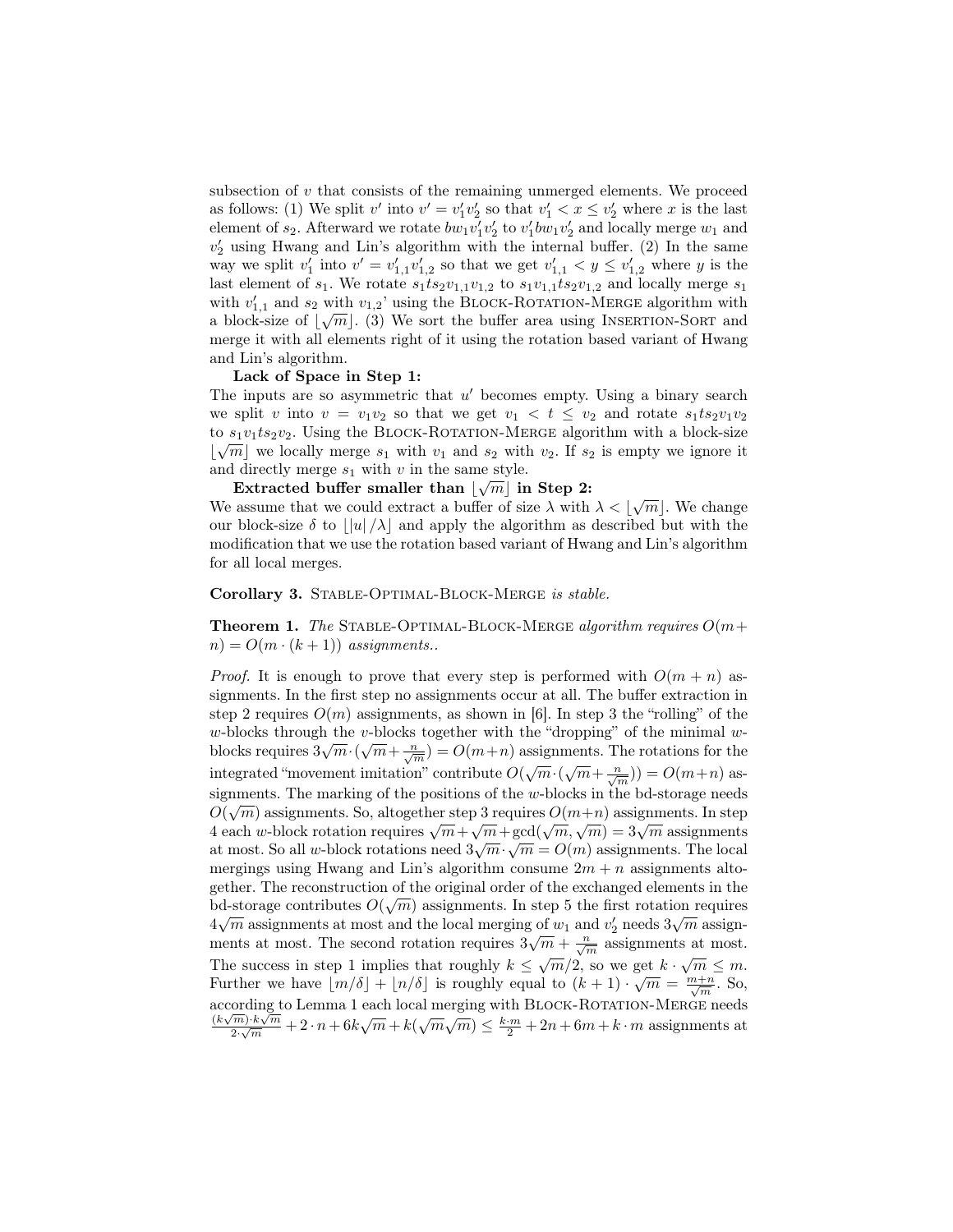most. The buffer sorting using insertion sort contributes  $O(m)$  assignments and the final call of Hwang and Lin's algorithm requires  $n + m + \sqrt{m}$  assignments. So, step 5 needs altogether  $O(m + n)$  assignments as well.

So, step 5 needs altogether  $O(m+n)$  assignments as well.<br>In the first exceptional case "Lack of Space in Step 1" we have roughly  $k \geq \sqrt{m}/2$ and directly switch to Block-Rotation-Merge. According to Corollary 1 BLOCK-ROTATION-MERGE is fully asymptotically optimal for such  $k$ .

In the second exceptional case "Extracted buffer smaller than  $\lfloor \sqrt{m} \rfloor$ " we change In the second exceptional case Extracted bullet smaller than  $\lfloor \sqrt{m} \rfloor$  we change<br>the block-size to  $\lfloor |u|/\lambda \rfloor$  with  $\lambda < \sqrt{m}$  and use the rotation based variant of Hwang and Lin's algorithm for local merges. A recalculation of the steps 3 to 5, were we use Lemma 3 in the context of all local merges, proves that the number of assignments is still  $O(m + n)$ .

**Lemma 4.** If  $k = \sum_{i=1}^{n} k_i$  for any  $k_i > 0$  and integer  $n > 0$ , then  $\sum_{i=1}^{n} \log k_i \leq$  $n \log(k/n)$ .

*Proof.* It holds because the function  $\log x$  is concave.

$$
\qquad \qquad \Box
$$

Theorem 2. The Stable-Optimal-Block-Merge algorithm requires  $O(m \log(\frac{n}{m} + 1)) = O(m \log(k + 1))$  comparisons.

Proof. As in the case of the assignments it is enough to show that every step keeps the asymptotic optimality. Step 1 contains one binary search over  $m$ merely. The buffer extraction in step 2 requires  $m$  comparisons at most, as shown in [6]. The rearrangement of all blocks except of the two undersized blocks  $w_1$ and  $v_{\lfloor \frac{n}{\delta} \rfloor + 1}$  in step 3 requires  $2\sqrt{m} + \frac{n}{\sqrt{m}}$  comparisons at most. The detection of the minimal element in the movement imitation buffer demands  $\sqrt{m} \cdot \sqrt{m}$  many √ comparisons at most. In step 4 the binary searches for splitting the  $q$ -sequences comparisons at most. In step 4 the binary searches for spirting the q-sequences cost  $\sqrt{m} \cdot \log \sqrt{m}$  comparisons at most. Now let  $(m_1, n_1), (m_2, n_2), \cdots, (m_r, n_r)$ be the sizes of all r-groups that are locally merged by Hwang and Lin's algobe the sizes of an r-groups that are locally merged by frwang and Elli s algorithm. According to Lemma 4, Table 1 and since  $r < \sqrt{m}$  this task requires  $\sum_{i=1}^r (m_i(\log(\frac{n_i}{m_i})+1) + m_i) = \sum_{i=1}^r (m_i \log(\frac{n_i}{m_i}) + 2m_i) \leq \sum_{i=1}^r m_i \log(\frac{n_i}{m_i}) +$  $\sum_{i=1}^{\infty} \frac{m_i \log_{\binom{n_i}{m_i}} + 1 + m_i - \sum_{i=1}^{\infty} \frac{m_i \log_{\binom{n_i}{m_i}} + 2m_i - \sum_{i=1}^{\infty} \frac{m_i \log_{\binom{n_i}{m_i}}}{m_i}}{2m} = \sum_{i=1}^{\infty} \frac{m_i \log n_i - m_i \log m_i + 2m = \sqrt{m} \sum_{i=1}^{\infty} (\log n_i - \log m_i) + 2m \le \sqrt{m}(\sqrt{m} \log \frac{n}{r} - \sqrt{m} \log \frac{m}{r}) + 2m \le m(\log(\frac$ comparisons. The asymptotic optimality in step 5 as well as in the exceptional case "Lack of Space in Step 1" is obvious due to Lemma 2. The change of the block-size in the second exceptional case "Extracted buffer smaller than  $\lfloor \sqrt{m} \rfloor$ " triggers a simple recalculation of step 3 and step 4, where we leave the details to the reader.  $\hfill\Box$ 

Corollary 4. STABLE-OPTIMAL-BLOCK-MERGE is an asymptotically fully optimal stable in-place merging algorithm.

Pseudo-code implementations for the core operations "block rearrangement" and "local merges" are given in Alg. 1 and Alg. 2, respectively. Both code segments contain calls of the toolbox algorithms mentioned in section 2. The Pseudo-code definitions for these toolbox algorithms are summarized in Tab. 2.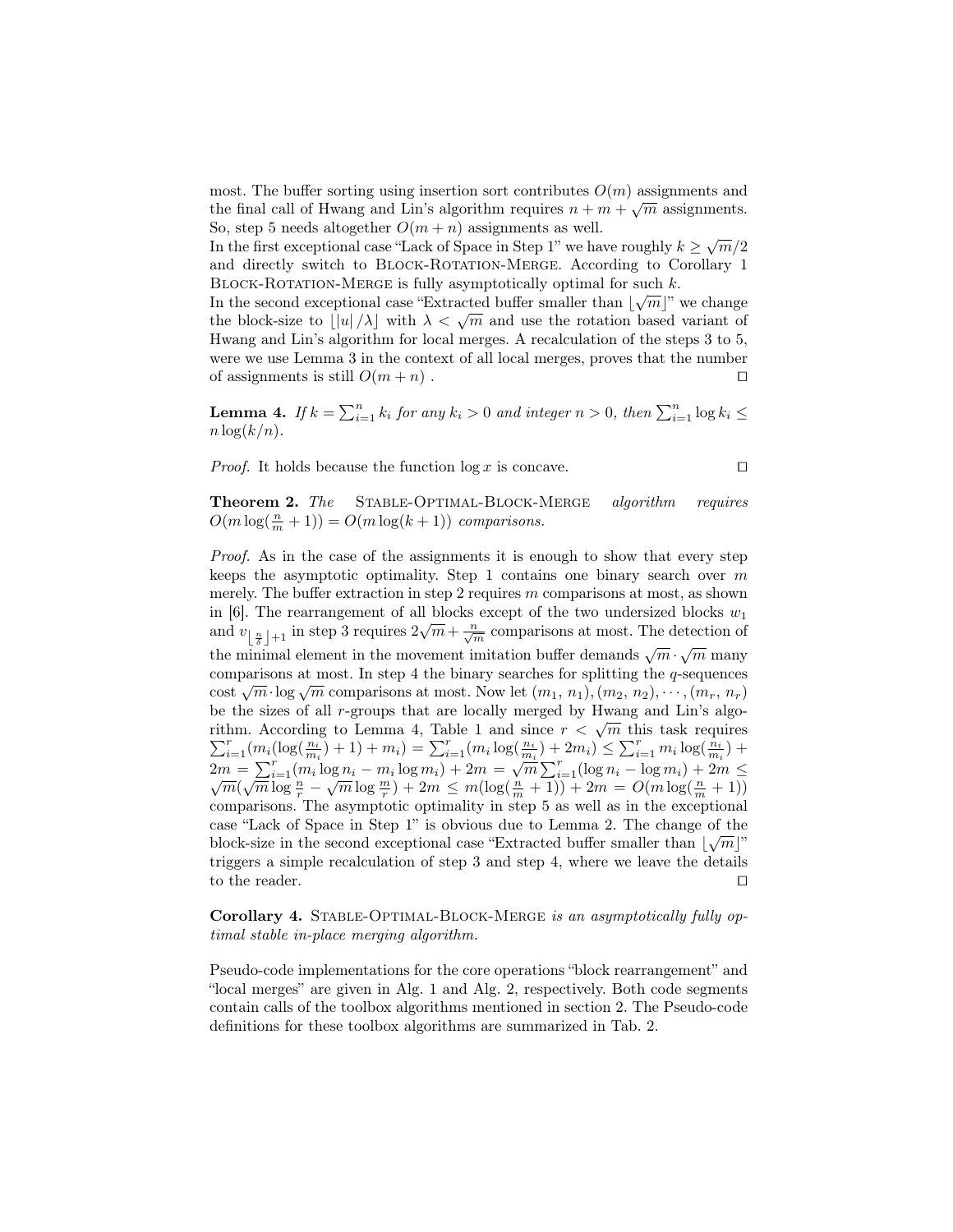| Pseudo-code Definition                                                          | Description of the Arguments                       |
|---------------------------------------------------------------------------------|----------------------------------------------------|
| $ H$ WANG-AND-LIN $(A, first1, first2, last) u$ is in $A[first1 : first2 - 1],$ |                                                    |
|                                                                                 | v is in $A[first2: last-1]$                        |
| $BINARY-SEARCH(A, first, last, x)$                                              | delivers the position of the                       |
|                                                                                 | <b>first</b> occurrence of x in $A[first: last-1]$ |
| $\text{MINIMUM}(A, pos1, pos2)$                                                 | delivers the index of the minimal element          |
|                                                                                 | $\ln A[pos1:pos2-1]$                               |
| $B$ LOCK-SWAP $(A, pos1, pos2, len)$                                            | u is in $A[pos1 : pos1 + len - 1]$ ,               |
|                                                                                 | <i>v</i> is in $A[pos2 : pos2 + len - 1]$          |
| $\text{BLOCK-ROTATE}(A, first1, first2, last)$                                  | $ u, v$ as in HWANG-AND-LIN                        |
| .                                                                               |                                                    |

EXCHANGE $(A, pos1, pos2)$  is equal to BLOCK-SWAP $(A, pos1, pos2, 1)$ .

Table 2. Pseudo-code Definitions of the Toolbox Algorithms

Algorithm 1 Pseudo-code of the procedure for the block rearrangement

 $REARRANGE-BLOCKS(A, first1, first2, last, but, bds1, bds2, blockSize)$ 

 $1 \geq w_2 \dots w_x$  is in  $A[first1 : first2 - 1], v_1 \dots v_{y-1}$  is in  $A[first2 : last - 1]$  $2 \Rightarrow \text{buffer } b \text{ is in } A[buf : buf + |\sqrt{m}| - 1]$ 3  $\triangleright$  bd-storage  $s_{\{1|2\}}$  is in A[bds{1|2} : bds{1|2} +  $\lfloor \sqrt{m} \rfloor + \lfloor n/\sqrt{m} \rfloor - 1$ ] 4 5  $bufEnd \leftarrow buf + (first2 - first1) / blockSize$ 6  $minBlock \leftarrow first1$ 7 while  $first1 < first2$ 8 do if  $first2 + blockSize < last$  and  $A[first2 + blockSize - 1] < A[minBlock]$ 9 **then**  $\text{Block-SWAP}(A, first1, first2, blockSize)$ 10 BLOCK-ROTATION(A, buf, buf + 1, buf End) 11 if  $minBlock = first1$ 12 then  $minBlock \leftarrow first2$ 13  $first2 \leftarrow first2 + blocksize$ 14 else BLOCK-SWAP(A, minBlock, first1, blockSize) 15 EXCHANGE(A, buf, buf + (minBlock – first1) / blockSize) 16 EXCHANGE $(A, bds1, bds2)$ 17  $buf \leftarrow buf + 1$ 18 if  $buf < end$ 19 **then**  $minIndex \leftarrow \text{MINIMUM}(A, but f, but fEnd)$ 20  $minBlock \leftarrow first1 + (minIndex - butf) * blockSize$ 21  $bds1 \leftarrow bds1 + 1$ ;  $bds2 \leftarrow bds2 + 1$ 22  $first1 = first1 + blockSize$ 

## 3.1 Optimizations

We now report about several optimizations that help improving the performance of the algorithm without any impact on its asymptotic properties. The immediate mirroring of all w-block movements in the movement imitation buffer (occurs in Step 3) triggers a rotation (line 10 in Alg. 1) every time when a  $v$ -block is moved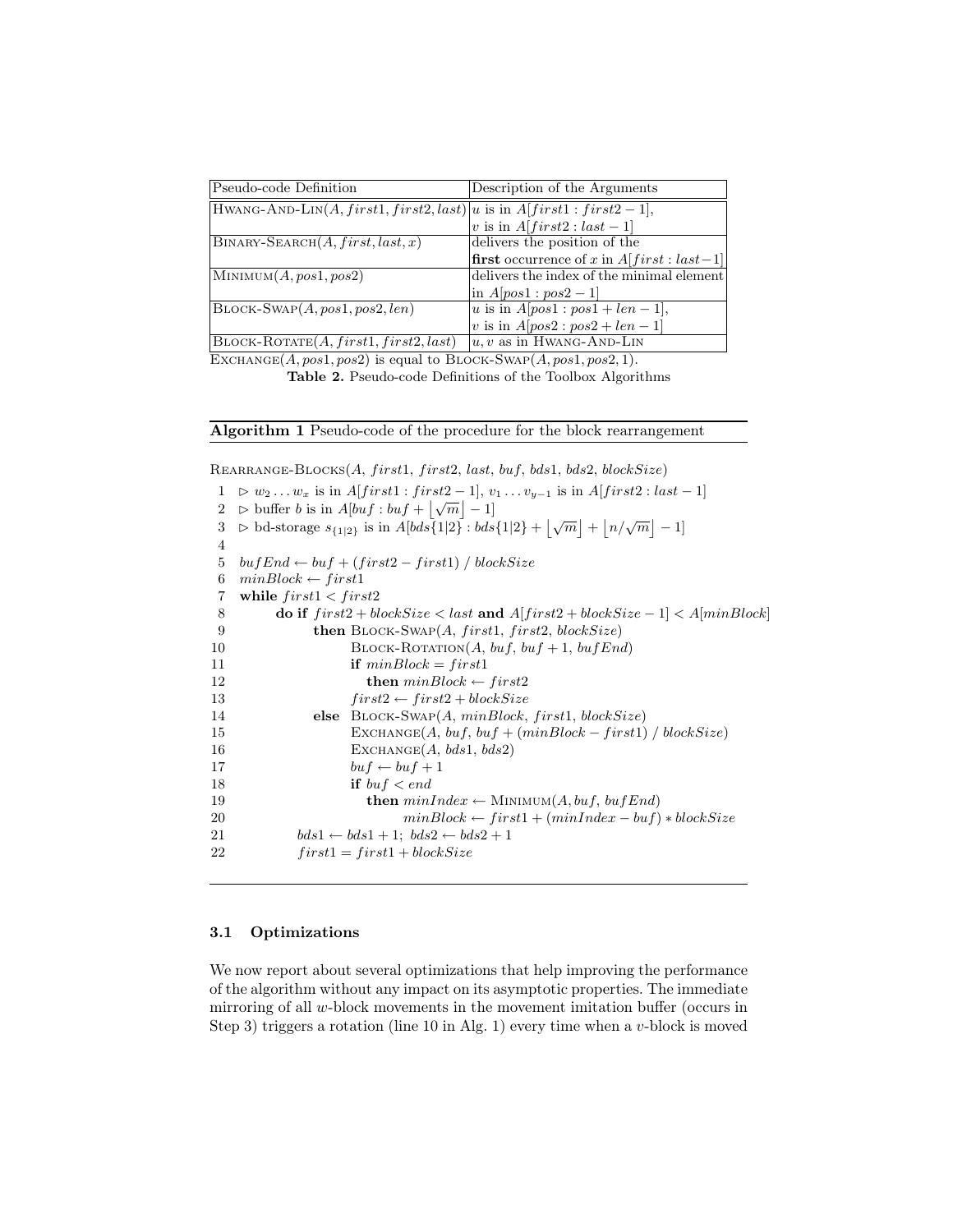$LocAL-MERGES(A, first, last, but, bds1, bds2, blockSize, numBlocks)$ 

```
1 \geq A[first : last – 1] contains all blocks in distributed form
\mathcal{D}3 index ← ((last - first) / blockSize) - 14 while numblocks > 05 do while A[bsd1 + index] < A[bsd2 + index]6 do index ← index – 1
7 first2 \leftarrow first + ((index + 1) * blockSize)8 if first2 < last9 then b \leftarrow \text{BINARY-SEARCH}(first2, last, A first2 - blockSize)10 BLOCK-ROTATION(A, first2 - blockSize, first2, b)11 HWANG-LIN(A, b - blockSize, b, last, but)12 last \leftarrow b - blockSize13 EXCHANGE(A, bds1 + index, bds2 + index)
14 numblocks \leftarrow numblocks - 1; index \leftarrow index - 115 return last
```
into front of the group of w-blocks. The number of necessary rotations can be reduced by first counting the number of v-blocks moved into front of the wblocks. This counting follows a single update of the movement imitation buffer if the placement of a minimal  $w$ -block happens. In the context of the movement of v-blocks into front of w-blocks (Step 3) the floating hole technique (for a description see [4] or [6]) can be applied for reducing the number of assignments. Similarly the floating hole technique can also be applied during the local merges (Step 4) by combining the block swap to the internal buffer with the rotation that moves smaller v-originating elements to the front of the w-block. In the special case "Extracted buffer smaller then  $\lfloor \sqrt{m} \rfloor$ " the sorting of the buffer b in Step 5 is unnecessary because the buffer is already sorted after Step 3 and stays unchanged during Step 4. Insertion-Sort can be replace by some more efficient sorting algorithm. Please note that there is no need for stability in the context of the buffer sorting because all buffer elements are distinct.

## 4 Experimental work

We did some experimental work with our algorithm in order to get an impression of its performance. We compared it with the stable fully asymptotically optimal algorithm presented in [6] as well as the simple standard algorithm that relies on external space of size  $m$ . The results of our experimental work summarizes Tab. 3 where every line shows average values for 50 runs with different data. We took a standard desktop computer with 2GHz processor as hardware platform. All coding happened in the C programming language. For the measurement of the number of assignments we applied the optimal block rotation algorithm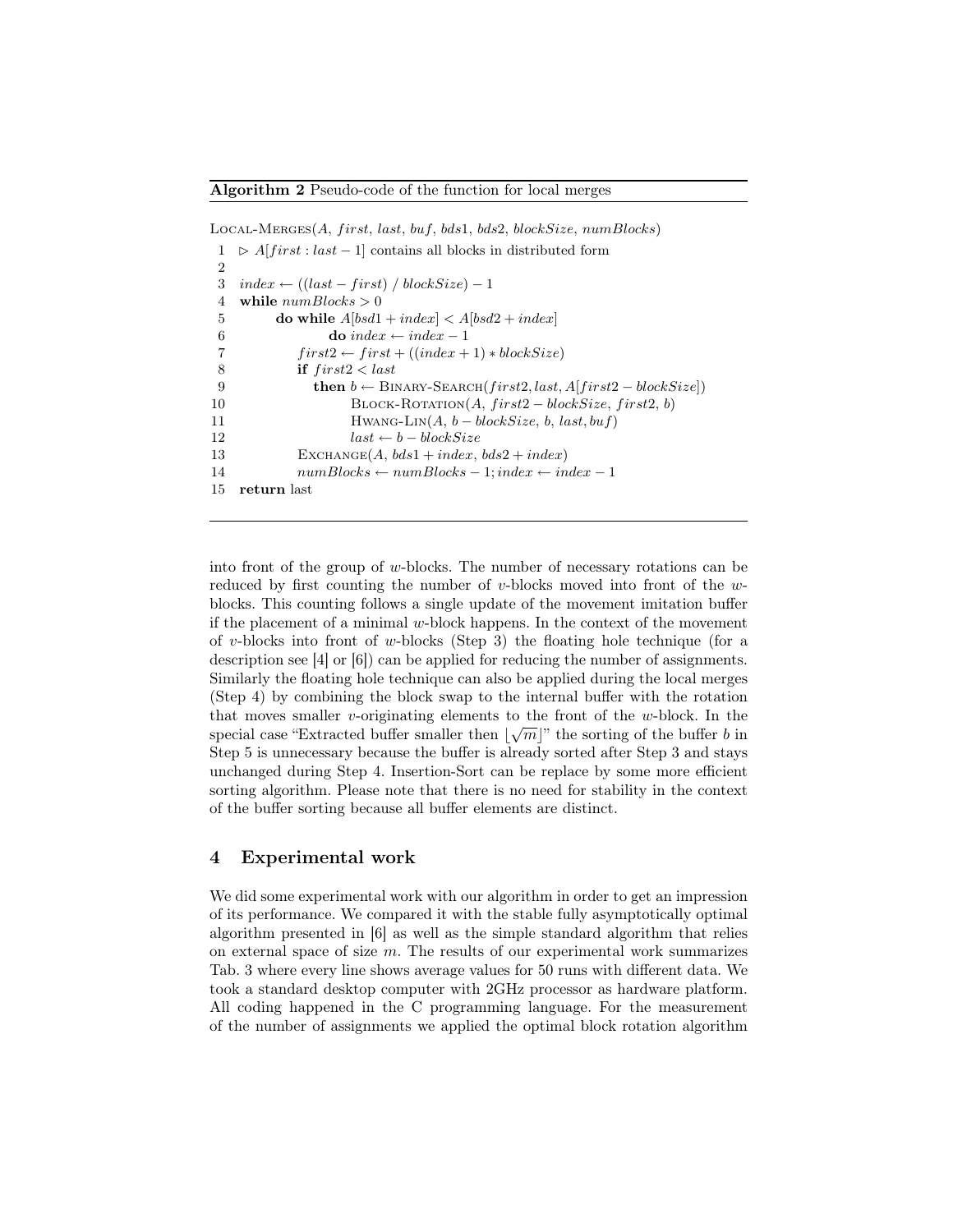| $\boldsymbol{n}$ |                   |       |                                                                                                                                                     | $m$ STABLE-O.-B.-MERGE SOFSEM 2006 Alg. Linear Standard Alg. |      |                                   |  |  |                                         |     |
|------------------|-------------------|-------|-----------------------------------------------------------------------------------------------------------------------------------------------------|--------------------------------------------------------------|------|-----------------------------------|--|--|-----------------------------------------|-----|
|                  |                   |       | $\#\textit{comp}$   $\#\textit{assign}$   $t_e$   $\#\textit{comp}$   $\#\textit{assign}$   $t_e$   $\#\textit{comp}$   $\#\textit{assign}$   $t_e$ |                                                              |      |                                   |  |  |                                         |     |
|                  |                   |       | $\sqrt{2^{21}\left[2^{21}\right]5843212\left[37551852\right]227\left[5961524\right]49666369\left[335\right]4194239\right]8388608}$                  |                                                              |      |                                   |  |  |                                         | 121 |
|                  |                   |       | $ 2^{21} 2^{18} 1500433 15866835 100 1505766 17182008 122 2359288 4718592$                                                                          |                                                              |      |                                   |  |  |                                         | 71  |
|                  | $ 2^{21} 2^{15} $ |       | 280611  17350896   87   280412  12681115   68   2129890   4259840                                                                                   |                                                              |      |                                   |  |  |                                         | 64  |
|                  | $ 2^{21} 2^{12} $ | 43611 | 4422493                                                                                                                                             | 35 <sup>1</sup>                                              |      | 47330 10512479 53 2100804 4202496 |  |  |                                         | -63 |
| $ 2^{23} $       | $2^9$             | 8057  | 16350956 133                                                                                                                                        |                                                              | 8589 | 38150052 202 8373039 16778240 251 |  |  |                                         |     |
| $ 2^{23} $       | $2^6$             | 1200  | 15459824 131                                                                                                                                        |                                                              | 1271 | 30749720 161 8234508 16777344 254 |  |  |                                         |     |
| $ 2^{23} $       | $2^3$             | 172   | $11322991$ 119                                                                                                                                      |                                                              | 170  |                                   |  |  | 7535160   68   7572307   16777232   301 |     |
| $ 2^{23} $       | 2 <sup>0</sup>    | 23    | 4163489                                                                                                                                             | $55-1$                                                       | 24   |                                   |  |  | 4163489   55   4225121   16777218   261 |     |

 $t_e$ : Execution time in ms,  $\#comp$ : Number of comp.,  $m, n$ : Lengths of inp. seq. Table 3. Practical comparison of various merge algorithms

presented in [3]. Although this algorithm is optimal regarding the number of assignments it is quite slow in practice due to its high computational demands. Therefore for the time measurements we applied a block-swap based algorithm presented e.g. in [1] using identical data.

Regarding the buffer extraction (Step 2) there are several alternatives. The extraction process can be started from the left end as well as from the right end of the input and we can choose between a binary search and linear search for the determination of the next element. All 4 possible combinations keep the asymptotic optimality. However, there is no clear "best choice" among them because the most advantageous combination can vary depending on the structure of the input. In the context of the Stable-Optimal-Block-Merge algorithm we decided for the variant "starting from the left combined with binary search", the SOFSEM 2006 algorithm already originally chose "starting from the right combined with linear search".

Except for two combinations of input sizes our new algorithm is always faster than its predecessor. The bad performance in the case  $(2^{21}, 2^{15})$  reflects the lack of the implementation of the floating hole technique as mentioned in the section about optimizations. The application of BLOCK-ROTATION-MERGE triggers unnecessary rotations in the case  $(2^{23}, 2^3)$ . This can be fixed by introduction of a check whether  $k \geq m$  and a direct switch to the rotation based variant of Hwang and Lin's algorithm if true.

## 5 Conclusion

We investigated the problem of stable in-place merging from a ratio based point of view by introducing a ratio  $k = \frac{n}{m}$ , where  $m,n$  are the sizes of the input sequences with  $m \leq n$ . We could show that there is a simple asymptotically fully optimal (optimal regarding the number of comparisons as well as assignments) √ stable in-place merging algorithm for any ratio  $k \geq \sqrt{m}$ .

In the second part of this paper we introduced a novel asymptotically fully optimal stable in-place merging algorithm which is constructed on the foundation of deliberations regarding the ratio of the input sizes. Highlights of this